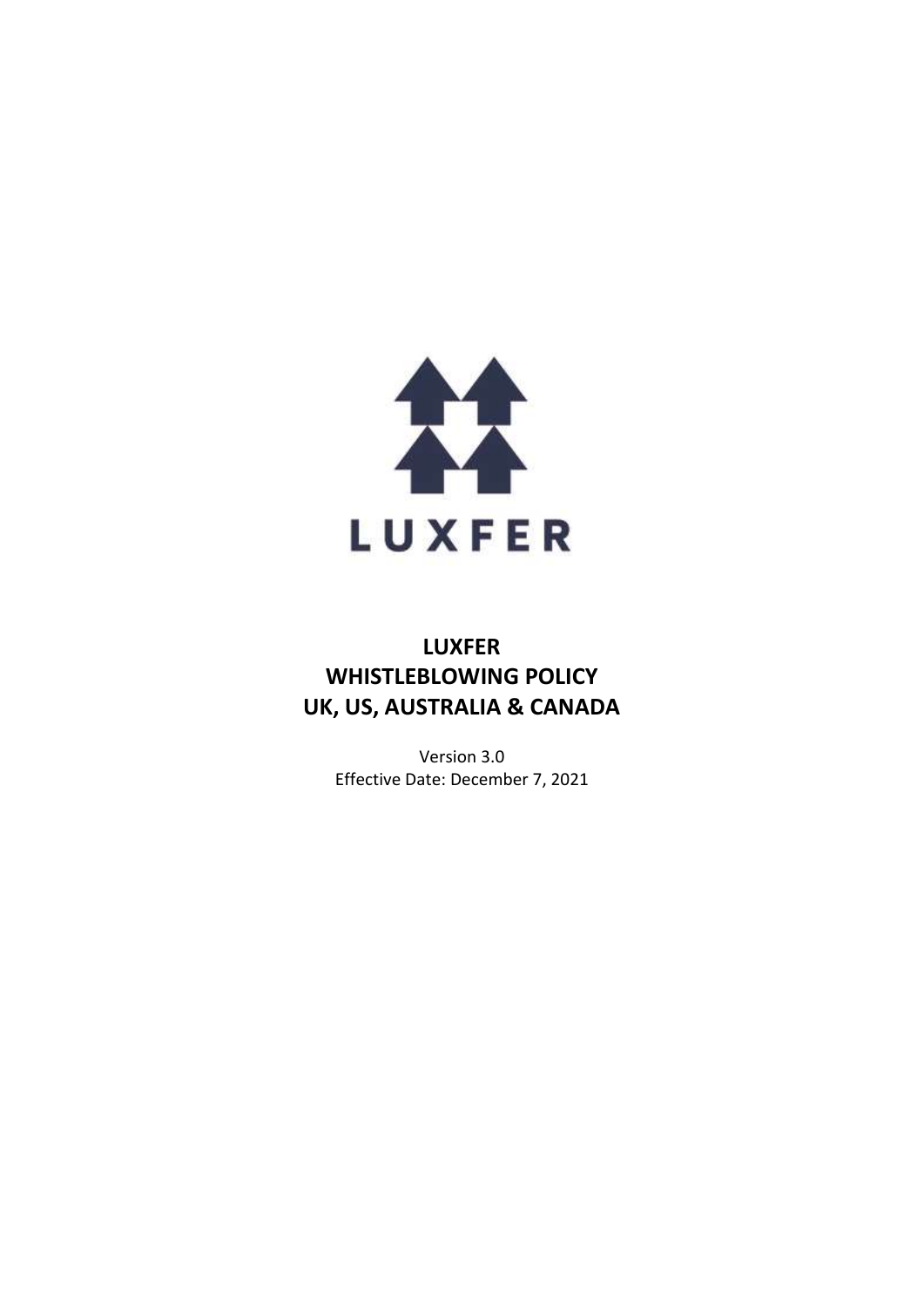### **1.0 POLICY STATEMENT**

Luxfer Holdings PLC, together with its subsidiaries and affiliates ("Luxfer" or the "Company"), is committed to maintaining the highest standards of integrity, openness and accountability. Employees are typically the first to know when someone inside or connected with an organization is doing something illegal, unethical or improper, but may feel apprehensive about voicing their concerns. This Whistleblowing Policy ("Policy") sets out Luxfer's policy and a procedure by which employees can report their concerns and ensure they are acted upon. This Policy is intended to act as a deterrent to fraud and other corruption or serious misconduct, and it is intended to protect Luxfer's business and reputation.

### **2.0 PURPOSE**

The purpose of this Policy is to:

- encourage employees to report alleged or suspected wrongdoing, with the knowledge that any concerns will be properly investigated and that their confidentiality will be respected to the extent possible;
- provide employees with guidance on how they can raise concerns; and
- **•** reassure employees that they can raise genuine concerns without fear of reprisal, even if they turn out to be mistaken.

This Policy does not form part of an employee's contract of employment, and it may be amended at any time.

### **3.0 WHO IS COVERED BY THE POLICY?**

This Policy governs the way in which employees of Luxfer may report their concerns internally. The principles of this Policy also apply to Luxfer employees who receive or investigate reports of alleged wrongdoing that are made by employees.

Employees shall mean all employees working at all levels of the organization, including executive leadership, senior management, officers, directors, employees, contractors, trainees, part-time and fixed-term workers, and agency workers (collectively referred to as "employees" in this Policy).

### **4.0 WHAT IS WHISTLEBLOWING?**

Whistleblowing is the disclosure of information that relates to suspected illegal, unethical or serious wrongdoing occurring in the course of business or in the workplace. This may include:

- potential criminal activity;
- **■** intentional misrepresentations directly or indirectly affecting accounting or financial matters;
- breach of internal financial controls and authorities;
- breach of Luxfer's policies, including, but not limited to, those on anti-corruption, health and safety, the environment, human rights, and ethics and business conduct;
- failure to comply with any legal obligations or regulatory requirements;
- bribery or corruption;
- fraud or financial mismanagement;
- unauthorised disclosure of confidential information;
- serious unethical behavior; or
- the deliberate concealment of any of the above matters.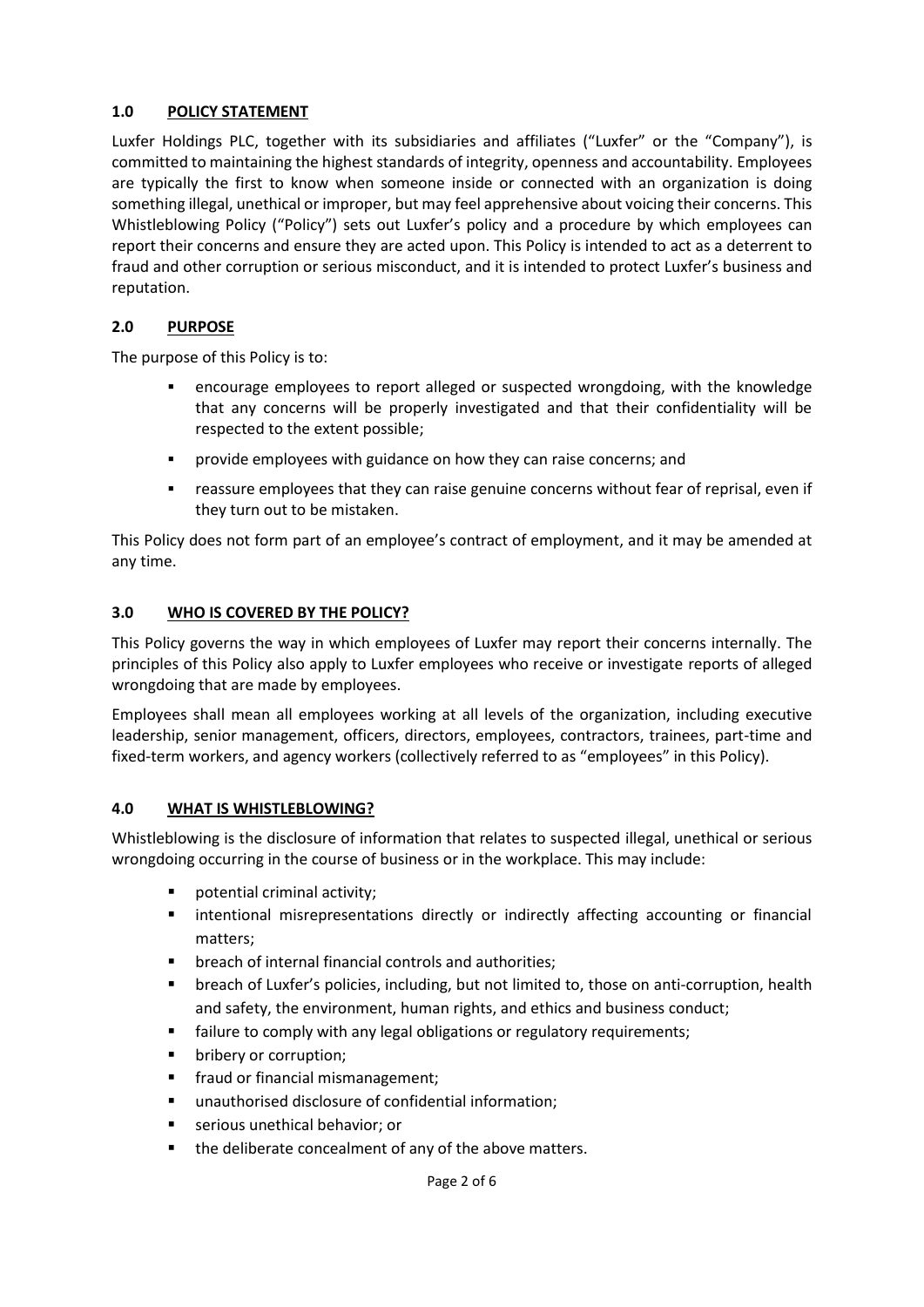A whistleblower is a person who raises a *genuine* concern relating to any wrongdoing of the types identified above. If an employee has any genuine concerns related to any such suspected wrongdoing affecting any of Luxfer's activities, the employee should report it in accordance with this Policy.

# **5.0 WHEN IS IT NOT APPROPRIATE TO RAISE AN ISSUE UNDER THIS POLICY?**

This Policy should not be used for complaints relating to an employee's own personal circumstances, such as the way the employee is being treated at work. In such cases, the employee should use the appropriate method of raising a grievance in their workplace. This may be the respective business unit's or corporate's local grievance procedure or other appropriate policy in place at their workplace (*e.g.*, an anti-harassment or anti-bullying policy). If an employee is unsure whether something is within the scope of this Policy, they should seek advice from Luxfer's Legal Department.

## **6.0 RAISING AND REPORTING CONCERNS**

Luxfer has established a confidential, free 'hotline' run by an independent third-party service provider, Safecall. Safecall may be accessed by phone number or via their website. The hotline phone numbers and websites for each country are provided at the end of this Policy. This information is also contained on Safecall posters at each Luxfer facility. Access to reports made via the Safecall hotline will be limited to authorized personnel in accordance with this Policy.

Employees may also raise concerns with their supervisor or HR representative in the first instance, as well as Luxfer's Legal Department.

## **7.0 WHAT HAPPENS NEXT?**

An employee's concern will be assessed in reference to the urgency or degree of the threat to corporate security that it presents or if it involves some other emergency. If not reported anonymously, a meeting will be arranged with the employee as soon as possible thereafter to discuss the employee's concerns. A written summary of the employee's concerns will be prepared, and a copy provided to the employee after the meeting, together with a proposal of how the matter will be dealt with and whether a further investigation will be required (as detailed below).

Luxfer may find it necessary to disclose the matters contained in the whistleblowing report to:

- **EXECT** persons within business units if required to investigate the report or otherwise necessary in accordance with this Policy;
- the Company's Audit and Nominating and Governance Committees, which are responsible for overseeing the application of this Policy and certain incidents reported hereunder;
- public regulators and/or law enforcement agencies in accordance with applicable law; or
- persons within Safecall, who are responsible for managing the whistleblowing hotline.

The number of persons responsible for collecting and managing the report will be limited and subject to strict obligations of confidentiality.

# **8.0 OTHER INDIVIDUALS MENTIONED IN THE REPORT**

It is a fair treatment requirement that Luxfer inform the reported individual as soon as reasonably practicable that a complaint has been made against them and the substance of such complaint. Luxfer is also required to provide the reported individual with an opportunity to respond to the complaint. However, Luxfer has no obligation to provide the reported individual with such information if it is determined that the report submitted is clearly false (in which case the matter will not be pursued) or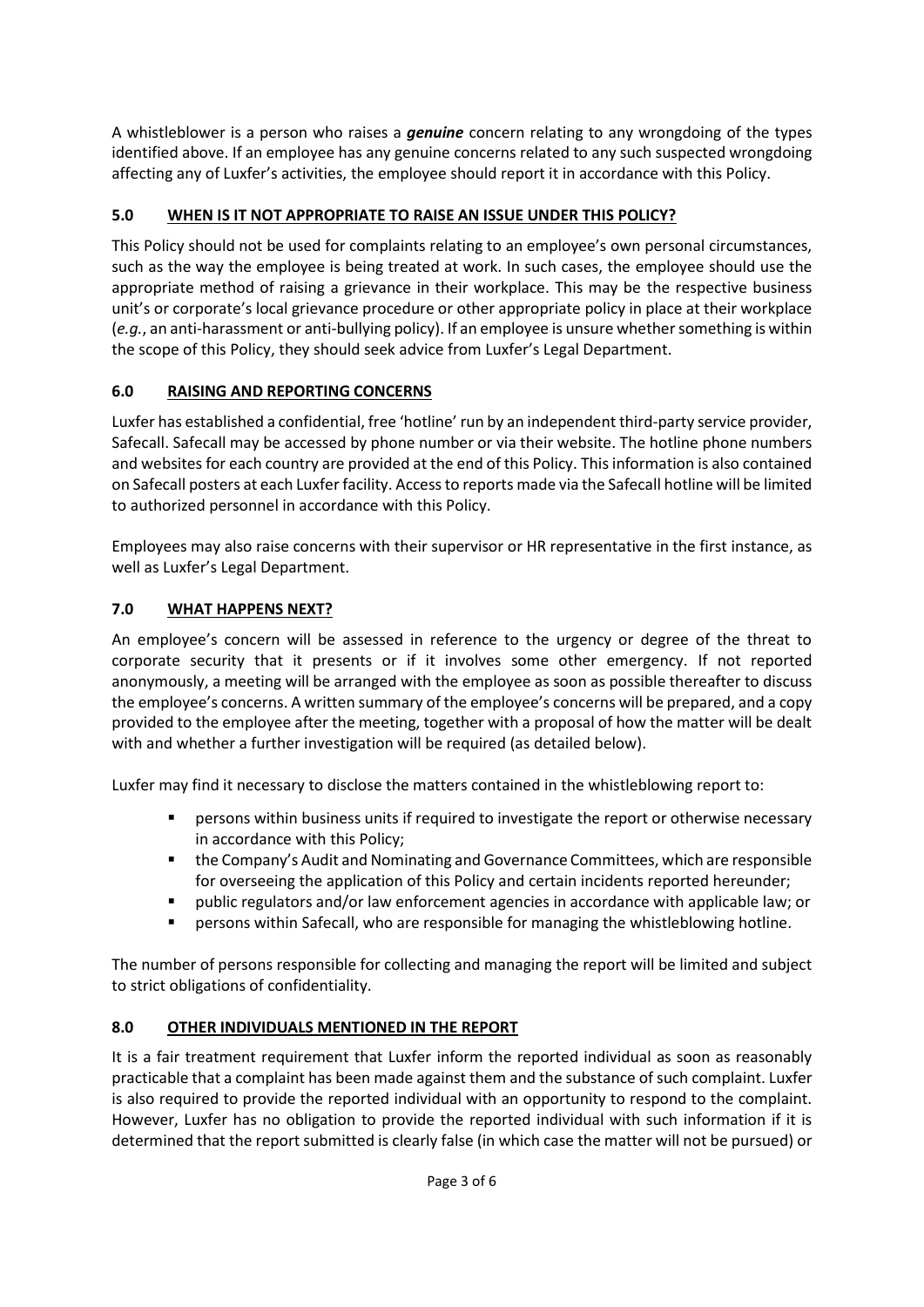in circumstances where it is necessary to postpone the notification to protect the investigation process.

The reported individual will also be informed of the identity of the person(s) performing the investigation, the identity of any person within Luxfer who might receive a copy of the report, and information on how to exercise their rights of access and correction. However, *the identity of the employee who made the report will not be revealed to the reported individual*.

### **9.0 CONFIDENTIALITY**

Luxfer hopes that employees will feel comfortable voicing whistleblowing concerns openly under this Policy. However, if an employee wishes to raise concerns confidentially, Luxfer will make every effort to keep the employee's identity secret *if local or other laws and regulations in the relevant jurisdiction allow*. If it is necessary for anyone investigating an employee's concern to know the employee's identity, Luxfer will discuss such necessity with the employee before making any disclosure.

Where possible, Luxfer discourages employees from making disclosures anonymously. Proper investigation may be more difficult or impossible if Luxfer cannot obtain further information from the employee, and it may be more difficult to establish whether the allegations are credible. Employees who are concerned about possible reprisals if their identity is revealed should contact Luxfer's Legal Department and appropriate measures will be taken to preserve confidentiality (if legally permitted in the jurisdiction of the employee's workplace).

### **10.0 EXTERNAL DISCLOSURES**

The aim of this Policy is to provide an internal mechanism for reporting, investigating, and remedying wrongdoings in the workplace. In most cases, employees ought not to find it necessary to alert anyone externally. However, the relevant law in some countries recognizes that, in certain circumstances, it may be appropriate for an employee to report their concerns to an external body, such as a regulator. Please note that *it is never appropriate to talk to the media.* Employees are strongly encouraged to seek advice before reporting a concern to anyone outside of Luxfer.

Whistleblowing concerns usually relate to the conduct of Luxfer employees; however, they may sometimes relate to the actions of a third party, such as a customer, supplier or service provider. The local law may allow the employee to raise a genuine concern with a third party where the employee reasonably believes it relates mainly to the third party's actions or something that is legally the third party's responsibility. However, Luxfer encourages employees to report such concerns internally first.

#### **11.0 INVESTIGATION AND OUTCOME**

Once an employee has made a report, an appropriate person in Luxfer's Legal Department or the employee's business unit will carry out an initial assessment to determine the scope of any investigation. The employee will be informed of the outcome of the assessment. The employee may be required to attend additional meetings to provide further information.

In some cases, an investigator or team of investigators, including employees with relevant experience in investigations or specialist knowledge of the subject matter, may be appointed. The investigator(s) may make recommendations for change to reduce the risk of future wrongdoing.

The Company will aim to keep the employee informed of investigation progress and its likely timeframe. However, sometimes the need for confidentiality and/or compliance with applicable laws or regulations may prevent the investigators from giving the employee specific details of the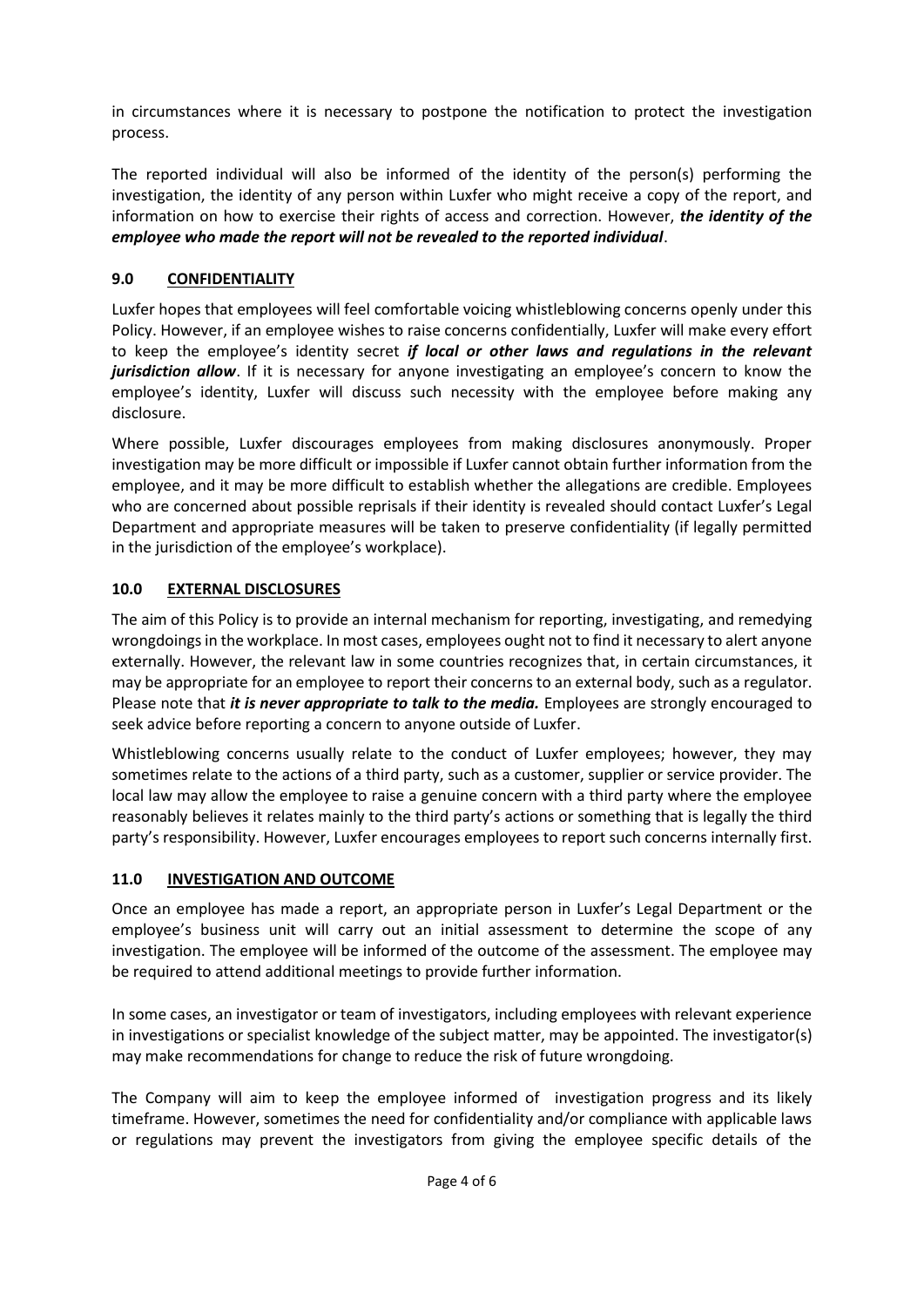investigation or any disciplinary action taken as a result. The employee should treat any information about the investigation as strictly confidential.

If it is determined that the employee has made false allegations, either deliberately, maliciously or with a view to personal gain, the employee may be subject to disciplinary action, up to and including termination.

#### **12.0 PROTECTION AND SUPPORT FOR WHISTLEBLOWERS**

Luxfer aims to encourage openness and will support employees who raise honest and genuine concerns under this Policy, even if they turn out to be mistaken.

Employees shall not suffer any detrimental treatment as a result of raising a genuine concern or otherwise assisting the Company in any investigation regarding any reported concern. Detrimental treatment includes dismissal, demotion, disciplinary action, threats, harassment, unfavorable treatment, or any discrimination in the terms and conditions of employment. If an employee believes that he or she has suffered detrimental treatment, the employee should inform their supervisor or HR representative. If the matter is not remedied, the employee should raise it formally using the appropriate method of raising a grievance in their workplace, which may be the respective business unit's or corporate's local grievance procedure.

Employees shall not threaten or otherwise retaliate against somebody who makes a whistleblowing report. Anybody involved in such conduct will be subject to disciplinary action, up to and including termination.

### **13.0 DATA PROTECTION COMMITMENT**

When making use of any personal data contained in a report or processes during the course of an investigation under this Policy, Luxfer will comply with all applicable data protection laws, including rules relating to retention of information identifying individuals, destruction of data relating to unsubstantiated complaints, information security, processing of personal data by third parties, and restrictions on transferring data.

#### **14.0 EMPLOYEE SATISFACTION**

While the outcome the employee may be seeking is not guaranteed, Luxfer will endeavor to deal with the employee's concern fairly and in an appropriate way. The employee can help us achieve this goal by complying with the terms of this Policy. If the employee is not happy with the way in which their concern has been handled, the employee may raise their concerns with the Legal Department and/or Company Secretary, who will bring the matter to the attention of the Company's Audit or Nominating and Governance Committee, as appropriate.

**SAFECALL**

| <b>Independent Confidential Hotline</b> |                    |
|-----------------------------------------|--------------------|
| UK:                                     | 0800 915 1571      |
| US:                                     | 1 866 901 3295     |
| <b>AUSTRALIA:</b>                       | 0011 800 7233 2255 |
| <b>CANADA:</b>                          | 1 877 599 8073     |

File a report online: <https://www.safecall.co.uk/>